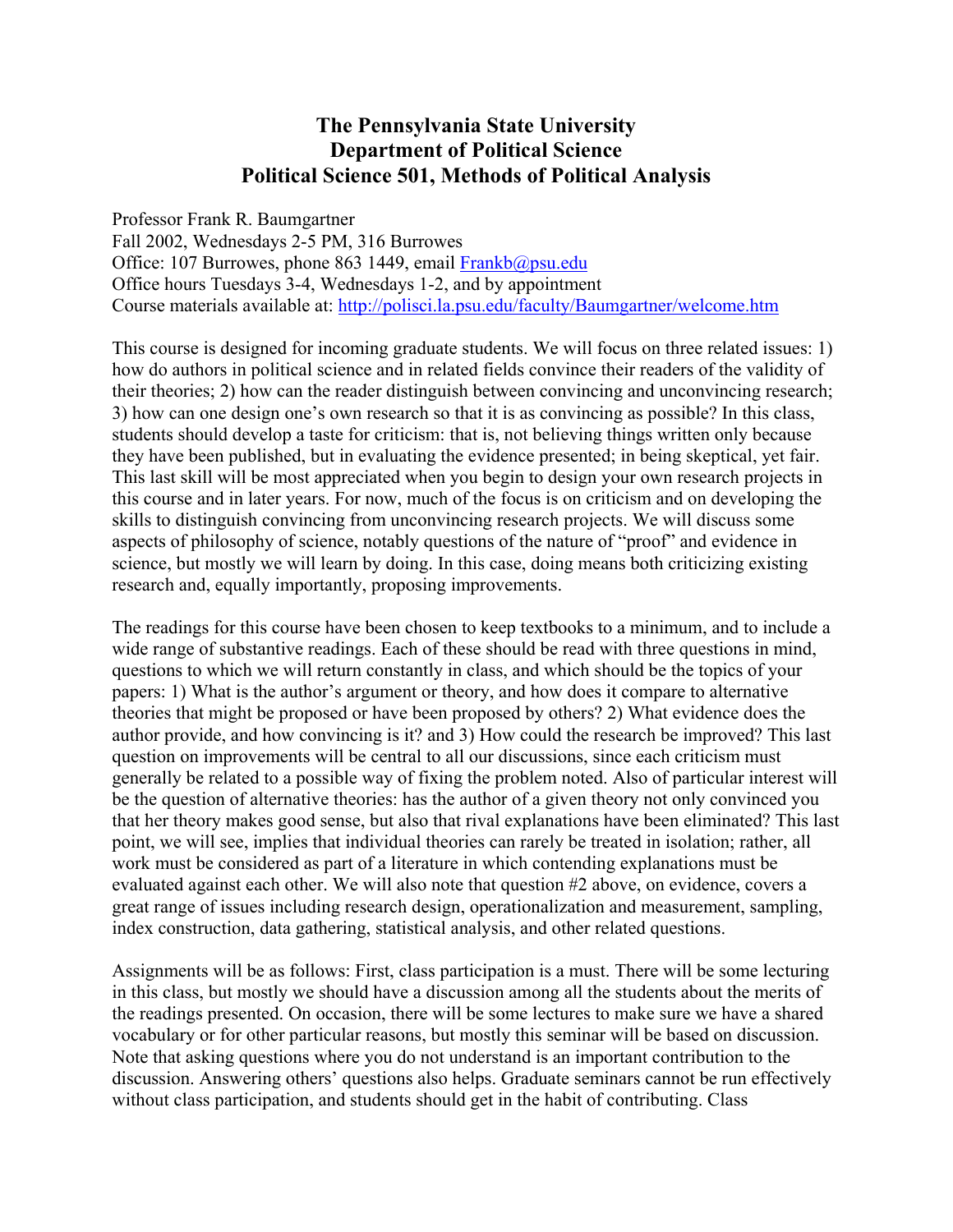participation will involve normal questions and discussion as well as occasional presentations of assigned material.

Second, there will be a series of short papers throughout the term, assigned in such a way that several students will have assignments each week on a rotating basis. Each week's discussion, therefore, will benefit from a number of students who have been assigned to write papers on particular topics. These short papers should not be summaries of the readings. Rather, they should take issue with the author(s) on some particular question, discuss what potential problems arise from what the author(s) did, and propose an improvement. Since these papers will be short (3-5 pp., double-spaced), you should not spend time on generalities, but should go quickly into the particulars. After stating the general problem, spend some time discussing the particular mistake or unforeseen implication of what the author did, then discuss how to make improvements. Also discuss how this change might be related to any possible changes in the substantive conclusions of the article. In class discussion, you may be asked to summarize the reading and to begin the discussion on problems and improvements. These papers will therefore serve two purposes: First, they will allow you to show your understanding of the articles and to work on proposing improvements on assigned topics; second, they will constitute a way to ensure intelligent class discussion, since for each reading there will generally be at least one student assigned to write a paper and therefore particularly aware of the problems with the reading. Since it would be easy to write a brilliant paper after having sat in the class discussion, and since we will rely on paper-writers to lead off the class discussions, late papers will normally not be accepted for credit. So plan to have them in on time. Over the entire term, each student will write a total of about 7 or 8 short papers, depending on the number of students in the class. That means you should expect to write a paper at least every other week. These papers will be due in my office or by email attachment 24 hours before the course. I'll return them in class the next day.

Third, there is a term paper, due on the last day of class, with a preliminary draft due approximately one month before. This paper will be a large version of the short papers. In it, you need to: 1) choose a limited area of research that interests you; 2) identify some empirical studies that have been done on that topic, using contrasting methodological approaches; 3) evaluate these studies and their methodologies, discussing the strong and weak points of each approach, and linking these to the theory being tested; and 4) propose a theory, a research design, and a set of measurements that would be the best possible way to answer your question. You should go into detail on the proposed theory, the research design, measurements, availability of evidence, and any other important points. The topic may be anything from political science that interests you (you may want to choose a topic that interests you enough to follow up on, for example in your other statistics, methods, or substantive courses this or next semester). The literature review does not have to be all-inclusive; rather the important point is that it include examples of different approaches (case study, longitudinal design, cross-sectional comparison, experimental study, for example), so that you can discuss the strong and weak points of each approach. Your discussion of the literature should show what problems have plagued researchers in the past, and your proposal obviously should do away with those problems. You should be able to do this in about 25 pages or so.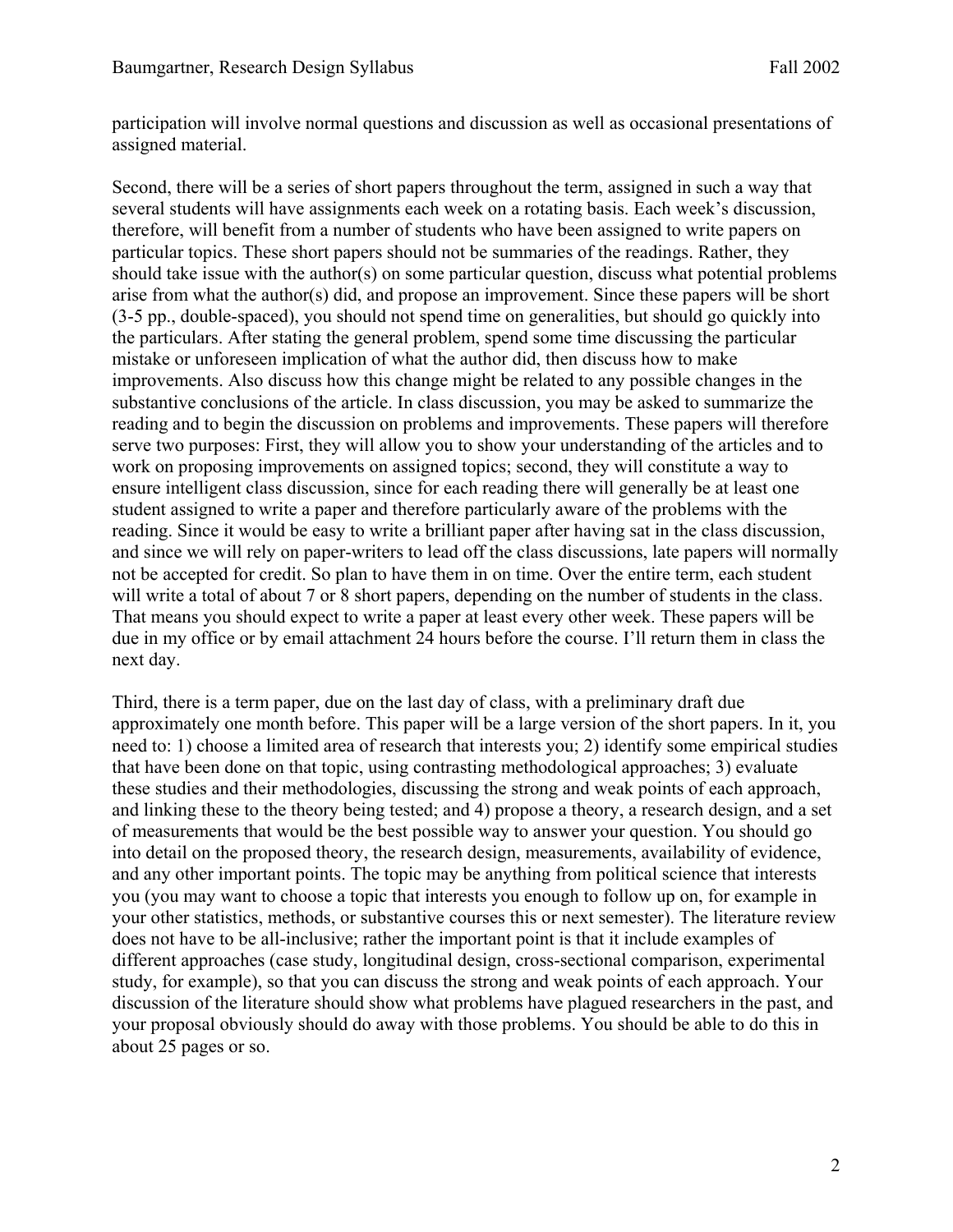You are advised to get an early start on the research design paper. Since the criticism of existing literature is an important part of the paper, you will need to locate a number of articles or books for criticism before you can even start writing the paper. You should discuss your topic with me before the mid-point of the semester so that I can help you avoid topics where too few studies have been done, or help you define your topic in the most appropriate way. The first three parts of this paper are due in class on October 30. This should include your evaluation of existing literature, but need not include your own proposal for further research. I will read and comment on those within one week, with suggestions for the research design. Then, your final paper should include any improvements on the first draft, including solving any problems that I might point out in my comments, and then propose your research design. Only the grade that you receive on the final version of the paper counts. This final version of the paper is due in class during the last meeting of the semester. When you hand in your final paper you should also hand in my comments on you earlier draft.

Grades will be calculated according to the following formula:

- 40% Total combined for short papers
- 40 Term paper
- 20 Class participation. Note that this is enough to make the difference between an A and a C in your final grade.
- 100% Total

The following books are available for purchase:

- Campbell, Donald T. and Julian C. Stanley. 1963. *Experimental and Quasi-Experimental Designs for Research.* Chicago: Rand McNally.
- Frankfort-Nachmias, Chava and David Nachmias. 1999. *Research Methods in the Social Sciences* Sixth Edition. New York: St. Martin's. NOTE: Older editions are also acceptable and may be available used.
- Gates, Scott and Brian D. Humes. 1997. *Games, Information, and Politics: Applying Game Theoretic Models to Political Science.* Ann Arbor: University of Michigan Press.
- Gowa, Joanne. 1999. *Ballots and Bullets: The Elusive Democratic Peace*. Princeton: Princeton University Press.
- Morton, Rebecca B. 1999. *Methods and Models*. New York: Cambridge University Press.
- Putnam, Robert D. 1993. *Making Democracy Work: Civic Traditions in Modern Italy*. Princeton: Princeton University Press.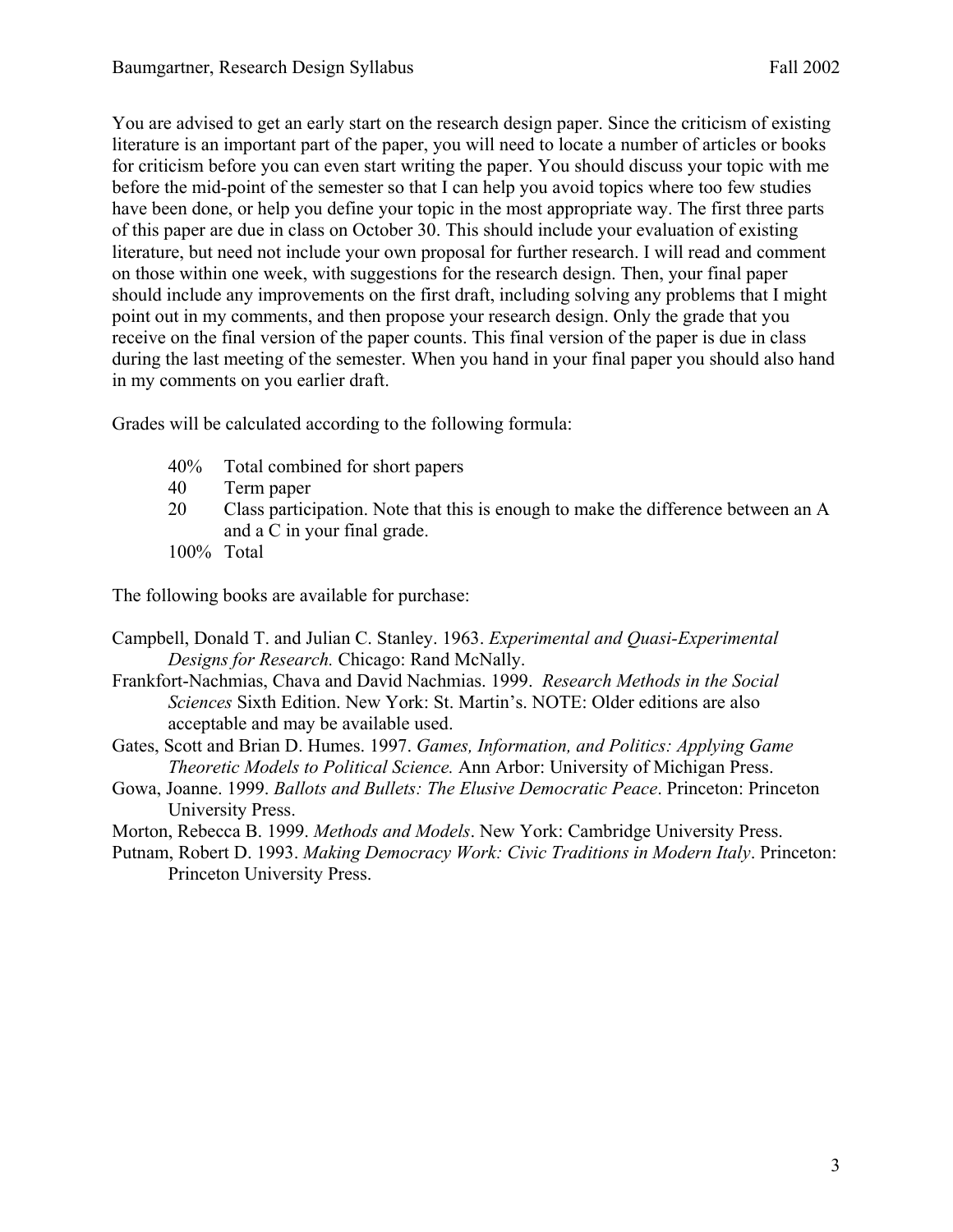Please note the following announcements concerning University policies.

#### **Academic Dishonesty[1](#page-3-0)**

The Department of Political Science, along with the College of the Liberal Arts and the University, takes violations of academic dishonesty seriously. Observing basic honesty in one's work, words, ideas, and actions is a principle to which all members of the community are required to subscribe.

All course work by students is to be done on an individual basis unless an instructor clearly states that an alternative is acceptable. Any reference materials used in the preparation of any assignment must be explicitly cited. In an examination setting, unless the instructor gives explicit prior instructions to the contrary, whether the examination is in-class or take-home, violations of academic integrity shall consist of any attempt to receive assistance from written or printed aids, or from any person or papers or electronic devices, or of any attempt to give assistance, whether the one so doing has completed his or her own work or not.

Other violations include, but are not limited to, any attempt to gain an unfair advantage in regard to an examination, such as tampering with a graded exam or claiming another's work to be one's own. Violations shall also consist of obtaining or attempting to obtain, previous to any examinations, copies of the examination papers or the questions to appear thereon, or to obtain any illegal knowledge of these questions. Lying to the instructor or purposely misleading any Penn State administrator shall also constitute a violation of academic integrity.

In cases of a violation of academic integrity it is the policy of the Department of Political Science to impose appropriate penalties that are consistent with University guidelines.

#### **Disabilities**

The Pennsylvania State University encourages qualified people with disabilities to participate in its programs and activities and is committed to the policy that all people shall have equal access to programs, facilities, and admissions without regard to personal characteristics not related to ability, performance, or qualifications as determined by University policy or by state or federal authorities. If you anticipate needing any type of accommodation in this course or have questions about physical access, please tell the instructor as soon as possible. Reasonable accommodations will be made for all students with disabilities, but it is the student's responsibility to inform the instructor early in the term. Do not wait until just before an exam to decide you want to inform the instructor of a learning disability; any accommodations for disabilities must be arranged well in advance.

<span id="page-3-0"></span><sup>1</sup> <sup>1</sup> Much of the text above has been directly obtained from the sections of the Princeton University website hftp://www.princeton.edu/pr/pub/rrr/99/pages/Ol.htm ) concerning academic integrity (Rights, Rules, Responsibilities introductory text as well as pages 55-69) as well as from the website of the Department of Economics at The Pennsylvania State University.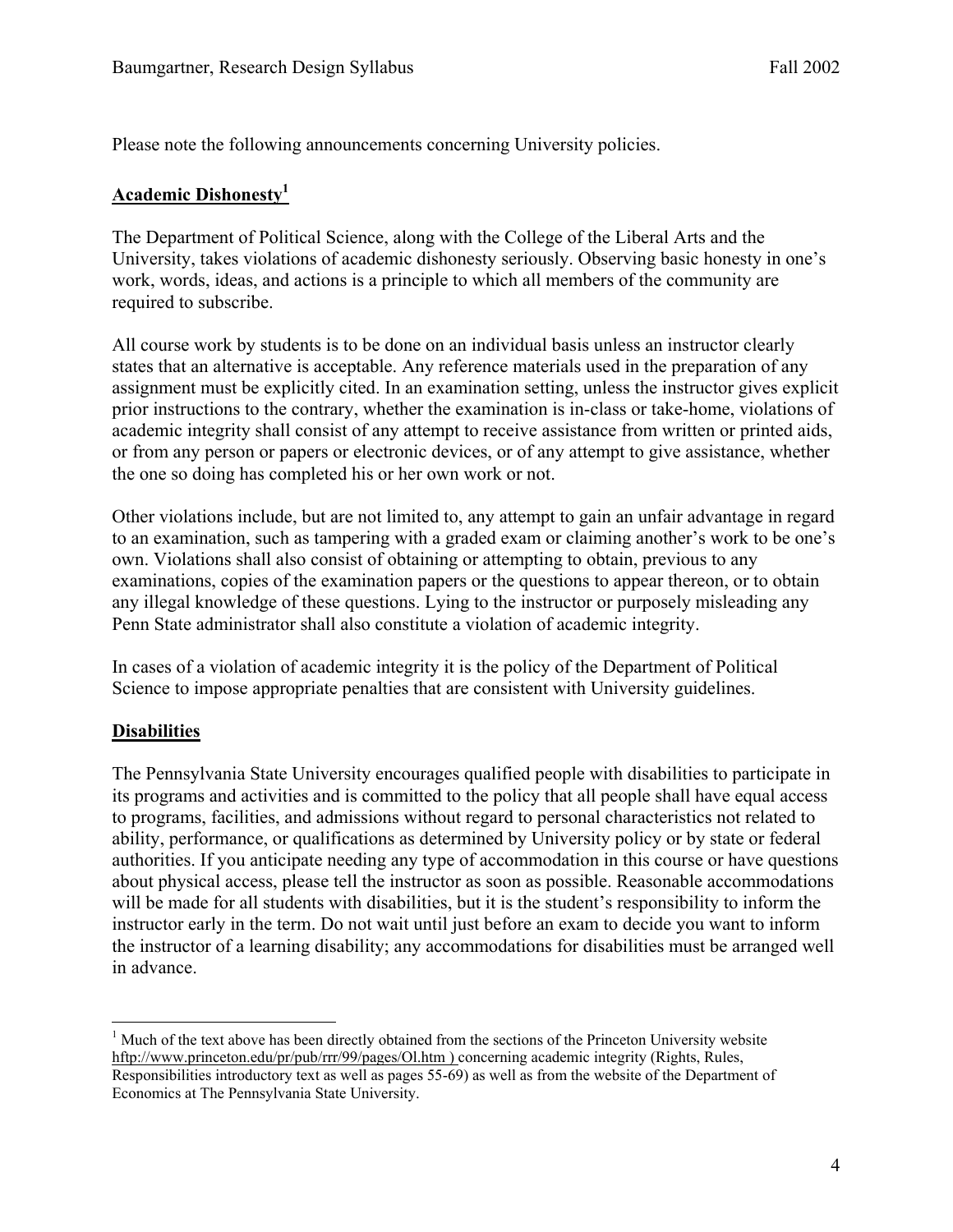## **Weekly Assignments and Topics**

### **Part One: Introduction and Review**

- August 28 (meet on Monday or Tuesday this week; time to be arranged). Introduction to the course and overview of the syllabus.
- September 4. The Scientific Approach. The importance of being wrong; the nature of scientific explanation; the nature of evidence; what is convincing to a scientist; how evidence accumulates; what is "proof." We will return to some of the philosophical questions of this approach during the last week of the term. For now, the focus will be on developing a shared vocabulary and an understanding of the process. Note how these ideas apply to quantitative and to qualitative research projects.
	- Nachmias, Ch. 1-4.
	- Stinchcombe, Arthur L. 1968. *Constructing Social Theories.* Chicago: University of Chicago Press, 1968. Ch. 2: The Logic Of Scientific Inference Pp. 15-56.
	- Lave, Charles, and James G. March. 1975. An Introduction to Models in the Social *Sciences*. New York: Harper and Row. Ch. 2-3, pp. 9–84.

### **Part Two: Measurement Issues**

- September 11. Measurement terminology; tests for reliability and validity; basics of designing good measures that tap the concepts they are supposed to tap; how to recognize measures that do not measure what they say they measure; systematic versus random measurement error and their consequences; building indices combining multiple measures into a single scale. Examples from survey research, economic data, and public policy.
	- Nachmias, Ch. 7, 11, 12, 18, skim ch. 9
	- Baumgartner, Frank R. and Jack L. Walker. 1988. Survey Research and Membership in Voluntary Associations. *American Journal of Political Science* 32: 908–928.
	- **Prothro, James W. and Charles M. Grigg. 1960. Fundamental Principles of Democracy.** *Journal of Politics* 22: 276–294.
	- Morgenstern, Oskar. 1963. *On the Accuracy of Economic Observations*. Princeton: Princeton University Press. 2nd. ed. Ch. 1, "The Nature of Economic Data," ch. 2, "Characteristics of Sources and Errors of Economic Statistics," ch. 3, "Specious Accuracy," ch. 13, "Employment and Unemployment Statistics." Pp. 3–69, 216–241.
	- **Baumgartner, Frank R., Bryan D. Jones, and John D. Wilkerson, "Studying Policy"** Dynamics," ch. 2, pp. 29-46, in Baumgartner and Jones, eds. 2002. *Policy Dynamics*. Chicago: University of Chicago Press.
- September 18. Sampling; Survey design. Many measurement issues here as well, specific to surveys this week, but also apparent in other types of research. Also sampling procedures and the importance of sampling error as opposed to other types of error in most work that involves sampling, such as surveys. Note the differences and similarities between mass surveys, elite surveys, and mail questionnaires, and pay attention to how one creates a sampling frame and ensures a high response rate. Note that one can calculate the standard error associated with sampling uncertainties but that other types of error, such as low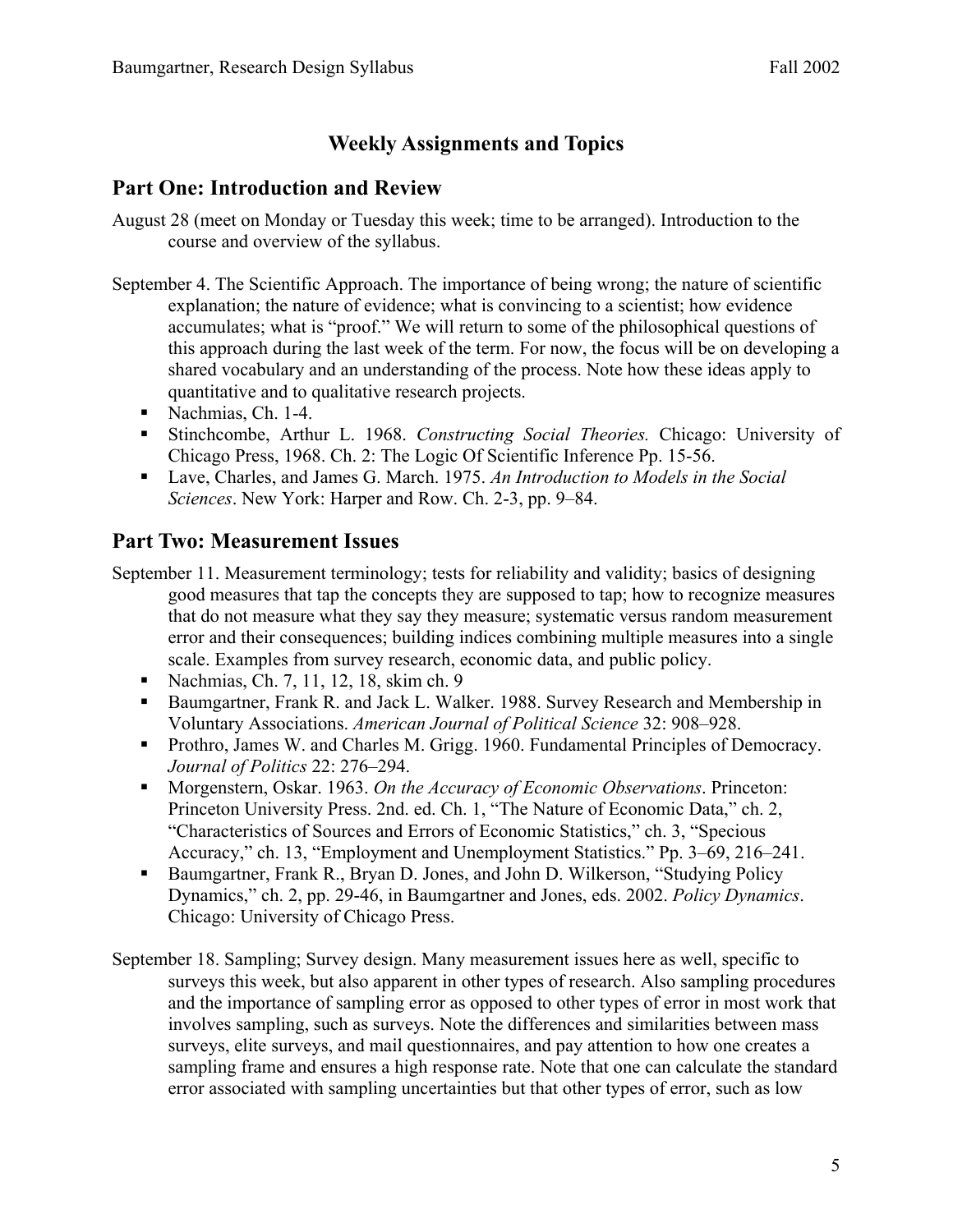response rate, poorly worded questions, or ambiguous responses, are not included in these calculations.

- Nachmias, Ch. 8,  $10$
- Read the codebook for the 2000 National Election Study available under **codebook introduction** at:<http://www.umich.edu/~nes/studyres/nes2000/nes2000.htm>. Pay attention to the introductory materials describing sampling procedures, personal v. phone interviews, response rates, survey administration, question wording experiments, and other elements of survey administration.
- Read the description of sampling procedures and the survey instrument at [http://lobby.la.psu.edu.](http://lobby.la.psu.edu/)
- Hojnacki, Marie and David C. Kimball. 1998. Organized Interests and the Decision of Whom to Lobby in Congress. *American Political Science Review* 92 (4): 775-90.

# **Part Three: Research Design Questions**

- September 25. Experiments and Quasi-experimental designs. This week focuses on designing a research project so that covariance, time-order, and spuriousness can be controlled or demonstrated. Time-series, cross-sectional designs, experimental designs, and a wide variety of other techniques are described. Note especially the numerous generic threats to validity that Campbell and Stanley lay out. Nachmias makes it easier to understand.
	- Nachmias, Ch.  $5, 6$ .
	- Campbell, Donald T. and Julian C. Stanley. 1963. *Experimental and Quasi-Experimental Designs for Research.* Chicago: Rand McNally.
- October 2. Quasi-experiments and other examples from the literature. Consider the strength of these designs, and discuss whether the authors could have reached similar conclusions if they had chosen different designs. Note the concept of a "crucial experiment."
	- Campbell, Donald T. and H. Laurence Ross. 1970. The Connecticut Crackdown on Speeding. In Edward R. Tufte, ed. *The Quantitative Analysis of Social Problems.* Reading, Mass.: Addison-Wessley. Pp 110-125.
	- Campbell, Donald T. 1975. Degrees of Freedom and the Case Study. *Comparative Political Studies* 8: 179-93.
	- Lijphart, Arend. 1979. Religious vs. Linguistic vs. Class Voting: The Crucial Experiment of Comparing Belgium, Canada, South Africa, and Switzerland. *American Political Science Review* 73: 442-51.
	- Jennings, M. Kent and Gregory B. Markus. 1977. The Effect of Military Service on Political Attitudes: A Panel Study. *American Political Science Review* 71 (1): 131-47.
	- Lewis-Beck Michael S. and John R. Alford. 1980. Can Government Regulate Safety? The Coal Mine Example. *American Political Science Review* 74: 745-56.
	- B. Dan Wood, Richard W. Waterman. 1991. The Dynamics of Political Control of the Bureaucracy. *American Political Science Review* 85 (3): 801-28.

October 9. Experiments in political science.

- Robinson, Michael J. 1976. Public Affairs Television and the Growth of Political Malaise. *American Political Science Review* 70: 409-432.
- Quattrone, G., and Amos Tversky. 1988. Contrasting Rational and Psychological Analyses of Political Choice*. American Political Science Review* 83: 719-36.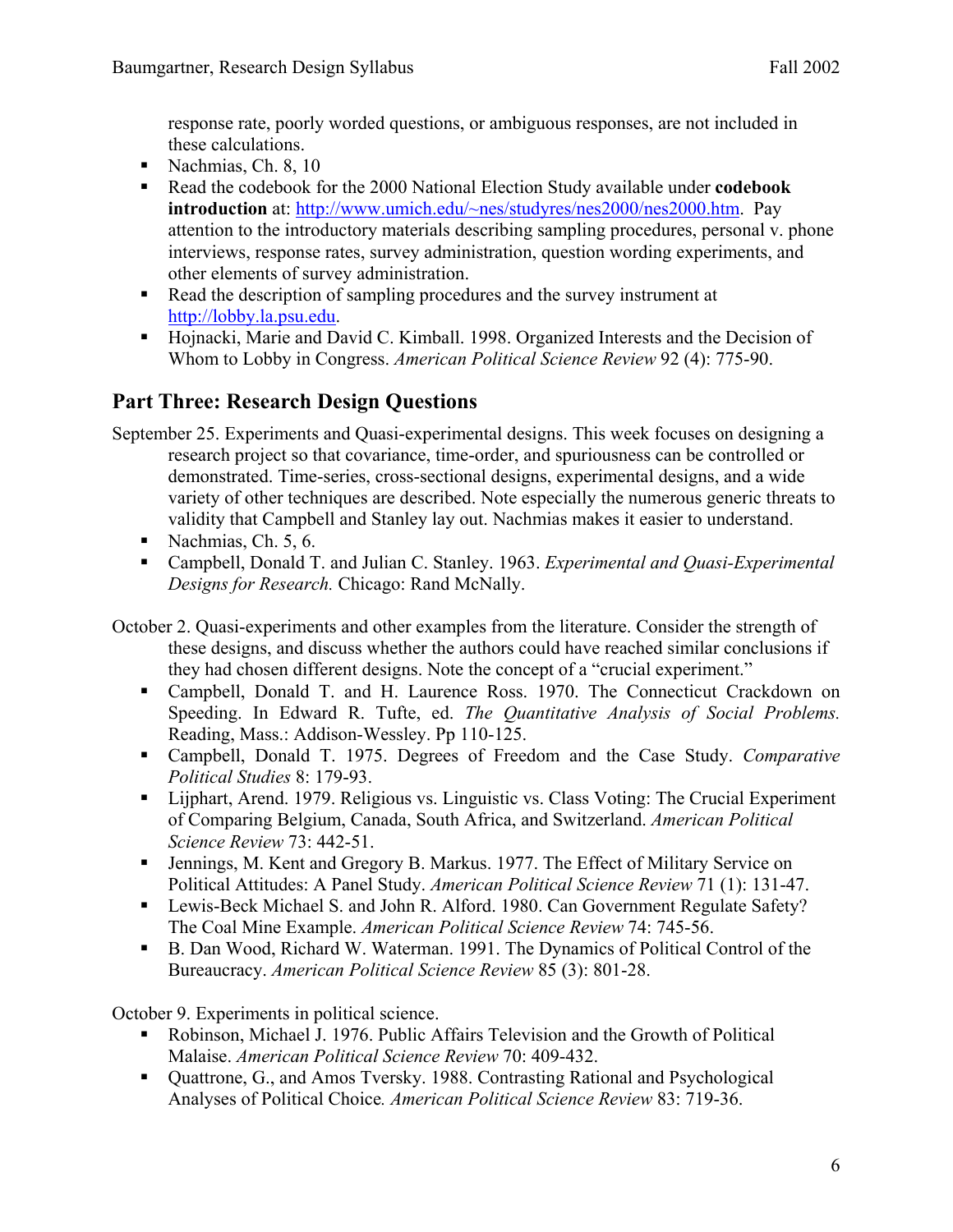- Chin, Michelle, Jon R. Bond, and Nehemia Geva. 2000. A Foot in the Door: An Experimental Study of PAC and Constituency Effects on Access. *Journal of Politics* 62 (2): 534-49.
- Iyengar, Shanto. 2000. Experimental Designs for Political Communication Research: From Shopping Malls to the Internet. Paper presented at the Workshop in Experimental Methods, Harvard University, May 5-6, 2000. Available at: <http://pcl.stanford.edu/research/papers/hwshop/index.html>
- Play the Whack-a-Pol game at <http://pcl.stanford.edu/exp/whack/pol/index.html>and tell me what we learn from that. What theory is being tested? Should that be apparent to the participant?

October 16. Game Theoretical Approaches. Gates and Humes provide an overview and some detailed examples of the uses of game theory in political science.

 Gates, Scott and Brian D. Humes. 1997. *Games, Information, and Politics: Applying Game Theoretic Models to Political Science.* Ann Arbor: University of Michigan Press.

October 23. Cross-Level Inferences, Ecological Analysis; summary and review of material covered so far.

- Naroll, Raoul. 1973. Galton's Problem. In: *A Handbook of Methods in Cultural Anthropology.* New York: Columbia University Press, pp. 974-89.
- Robinson, W. S. 1950. Ecological Correlations and the Behavior of Individuals. *American Sociological Review* 15: 351-7.
- King, Gary. 1997. *A Solution to the Ecological Inference Problem*. (Princeton: Princeton University Press), chapter 1, "Qualitative Overview."
- Achen, Christopher H. and W. Phillips Shively. 1995. *Cross-Level Inference*. Chicago: University of Chicago Press. Chapter 1: Cross-Level Inference.

# **Part Four: Evaluating Prominent Research Projects**

In this section of the course you will apply the various critical skills you've acquired to evaluating a series of prominent and influential works in the literature. Your papers and class discussion will focus on exactly what the authors did, how they designed their project, how they measured relevant variables, how they considered rival hypotheses as well as their own, how they gathered their data, and all other elements of the research project. In addition to pointing out the consequences of the choices that scholars made, in each paper you should suggest alternative ways to design a research project on the same topic and discuss the relative merits of the various approaches.

October 30. Alternative approaches to studies of voting turnout. Here are five studies on the same topic: why don't Americans vote? What are the differences in theory? In measures? In research design? What would be needed for a definitive answer to this question? How would you improve on this literature now that these studies have been done?

- Rosenstone, Steven J. and Raymond E. Wolfinger. 1978. The Effect of Registration Laws on Voter Turnout. *American Political Science Review* 72: 22–45.
- Abramson, Paul R. and John H. Aldrich. 1982. The Decline of Electoral Participation in America. *American Political Science Review* 76: 502–21.